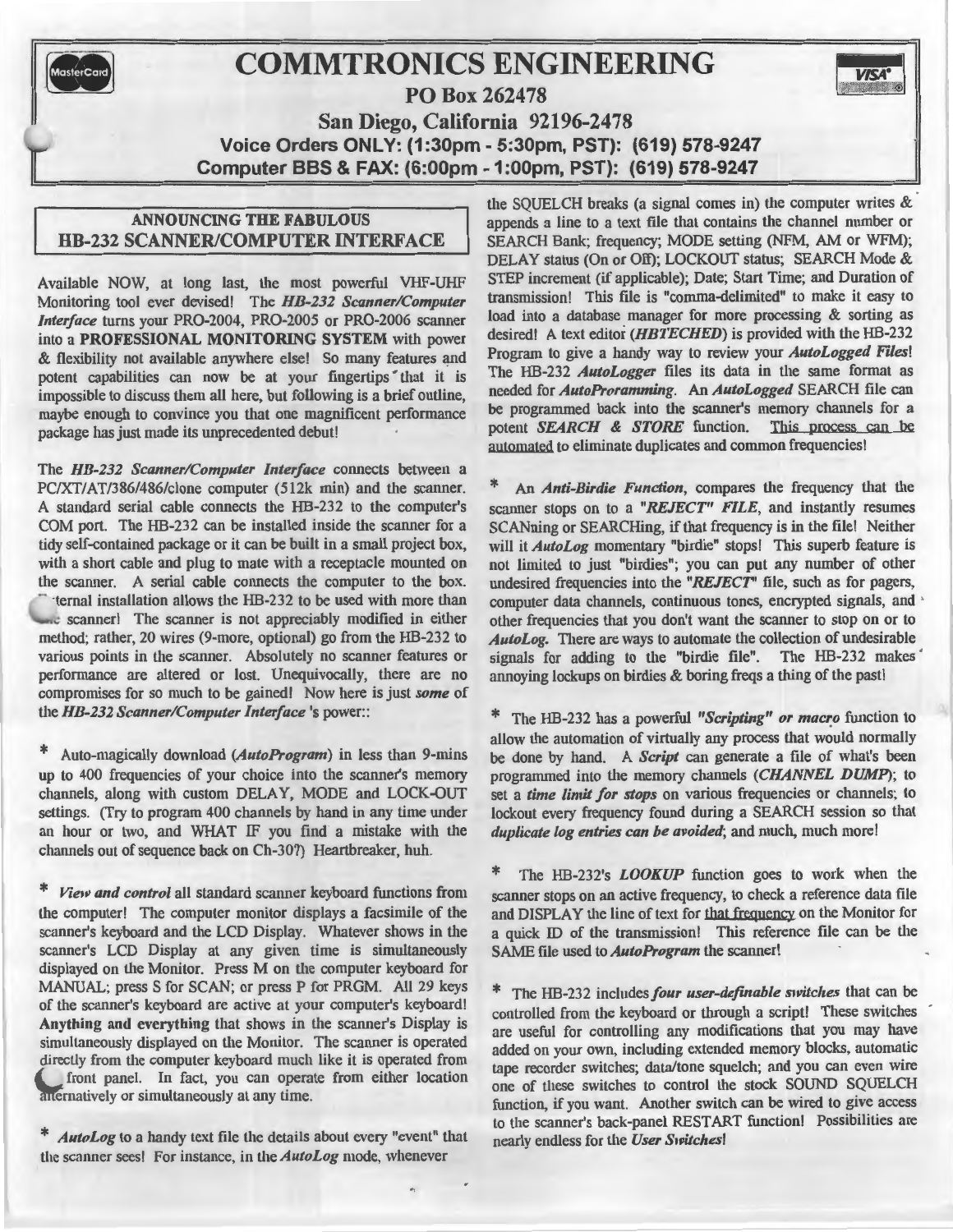\* The HB-232 has a built-in text editor to help edit your AutoLog and AutoProgram files and any other text files, for that matter! There's also capability to add a couple of your favorite DOS user tools such as LIST, PC TOOLS, XTGOLD, NORTON, etc. to make operating life in the HB-232's Program easier still!

The microprocessor of the HB-232 is programmed by your computer every time you run the HB-232 Program! No expensive "hard programming" or firmware on this chip. Not only can low cost Upgrades be done to the HB-232 Program, but also the HB-232 will attract 3rd Party Developers for supporting programs and utilities.

Following is the Main Screen that shows a facsimile of the PRO-2004/5/6 Keyboard.

| <b>Bank</b><br>$189$ ch |                         | nfm            |                 | INPUT<br><b>STATUS</b><br>$+00000$ |
|-------------------------|-------------------------|----------------|-----------------|------------------------------------|
| $pz\pm < 1>$            | limIt                   |                |                 |                                    |
| speEd                   | $s$ rch up $\leftarrow$ |                |                 |                                    |
| mode                    | srch dn <+>             |                | в               | $\mathbf{9}$                       |
| sTep                    | direct <*>              | $\Omega$       |                 | clr<br>bksp>                       |
| Reset                   | monitor <space></space> | <b>Program</b> | <enter></enter> |                                    |
|                         |                         | Delsy          | 165.8500 Mhs    |                                    |

Below is the AutoLog Screen showing a recent log entry for: Ch-58, 164.2000 MHz, NFM mode, Delay set; no LockOut, Scan Mode, Sept 03, 1992, 3:25:06 pm, and the transmission lasted for 27 seconds. Other pertinent data is shown in this screen, too



The screen below depicts the LookUp feature with a stop on Ch-345, 169.9250 MHz, followed by the descriptive text for that frequency from a reference data base.

| OUTPUT<br><b>STATUS:</b><br>• 0000§ | <b>Scan</b>                                                                                                                                                                                                                    | <b>Bank</b><br>$345$ ah                        | Delay | 169.9250 Mhz         | $n$ fm | 10 | INPUT<br><b>STATUS</b><br>$-00000$                                         |
|-------------------------------------|--------------------------------------------------------------------------------------------------------------------------------------------------------------------------------------------------------------------------------|------------------------------------------------|-------|----------------------|--------|----|----------------------------------------------------------------------------|
|                                     |                                                                                                                                                                                                                                |                                                |       | <b>LOOKUP SCREEK</b> |        |    |                                                                            |
|                                     |                                                                                                                                                                                                                                |                                                |       |                      |        |    |                                                                            |
|                                     | 342, 168.7750, D, , , , , , FEDG, USFS, SDG, Emergency Intersystem,                                                                                                                                                            |                                                |       |                      |        |    |                                                                            |
|                                     | 343, 169.1250, , D. , , FEDG, USFS, SDG, Cleveland Link to Angeles MF.                                                                                                                                                         |                                                |       |                      |        |    |                                                                            |
|                                     | 344, 169.1500, D., , , , , , FEDG, USFS, 8DG, Air Tac 2,                                                                                                                                                                       |                                                |       |                      |        |    |                                                                            |
|                                     | 345, 169.9250, , D, , , , , , , FEDG, USFS, SDG, Primary Emergency Channel,                                                                                                                                                    |                                                |       |                      |        |    |                                                                            |
|                                     | $.346, 170, 0000, 0.0101, 0.0000, 0.0000, 0.0000, 0.0000, 0.0000, 0.0000, 0.0000, 0.0000, 0.0000, 0.0000, 0.0000, 0.0000, 0.0000, 0.0000, 0.0000, 0.0000, 0.0000, 0.0000, 0.0000, 0.0000, 0.0000, 0.0000, 0.0000, 0.0000, 0.0$ |                                                |       |                      |        |    |                                                                            |
|                                     | 347, 170.5000, , D., , , , , , , FEDG, USFS, SDG, Cleveland Input to 168.750 (R),<br>348, 170.5250, D, , , , , , FEDG, USFS, SDG, Input to 169.925 (R),                                                                        |                                                |       |                      |        |    |                                                                            |
|                                     |                                                                                                                                                                                                                                |                                                |       |                      |        |    |                                                                            |
|                                     |                                                                                                                                                                                                                                |                                                |       |                      |        |    |                                                                            |
|                                     |                                                                                                                                                                                                                                | Use Ctrl + Arrow Keys to Scroll Left and Right |       |                      |        |    |                                                                            |
|                                     |                                                                                                                                                                                                                                |                                                |       |                      |        |    |                                                                            |
|                                     |                                                                                                                                                                                                                                |                                                |       |                      |        | F9 | $-F10$                                                                     |
|                                     | $F$ 2 and $F$ 3 and $F$ 4 and $F$ 5 and $F$ 5 $F$ 6 $F$ 6 $F$ 7 $F$ 7 $F$                                                                                                                                                      |                                                |       |                      |        |    | HELP NISC   LOOKUP   APRGM   SCRIPT   CONFIG   REJECT   TOOL   ALOG   PAGE |
|                                     |                                                                                                                                                                                                                                |                                                |       |                      |        |    |                                                                            |

Note in the above screens how the scanner's display remains active in all "screen pages' of the IIB-232 Progam. Not shown are HELP, CONFIGURATION & other screens.

The HB-232 comes standard as a Kit of Parts, Program Disk and detailed Instruction Manual. You build & install the HB-232 or get someone (us?)to do it for you. The HB-232 Kit includes a printed circuit board, Motorola microprocessor & special socket, 6-IC's, 4-resistor networks (similar to an IC), a quartz crystal. 2-resistors. & 15-capacitors. NOT supplied are computer, scanner, serial cable; 5-common IC sockets ; wiring; lugs, connectors; pin-line sockets, tools, solder, project box, etc. The HB-232 Kit is complete, functionally, however. Assembly/Installation aren't difficult requiring mostly basic soldering skills, patience & ability to read & follow directions and to match components with a parts location diagram. Installation, whether in a project box or inside the scanner, is a bit mechanical, though within the capability of most hobbyists. The finished HB-232 board measures 3-1/8"L x 2-5/8"W x 9/16"H.

Installation of the HB-232 in (or connection to) the PRO-2004/5/6 scanners is not difficult. Scanner circuits are not altered; only wires are connected to readily identifiable points. The HB-232 Project is mostly time consuming, but if you are patient and can handle a soldering pencil, read and follow written directions in English; and do a little mechanical work, then this project should be within your scope. The HB-232 has been Beta & Charley tested by more than 50 hobbyists, ranging from entrylevel to expert. All have reported success and great satisfaction with the HB-232. The time required for construction/installation has been typically 6-12 hours.

The price of the HB-232 Kit is US\$169.95 + \$5 S&H: (Canada/Mexico & other surface-foreign, \$10 S&H) All foreign, add proportionally more for Air Mail. Payment in US Funds ONLY: cash, money order, certified check, personal check, MasterCard & Visa. Cash is risky and checks may delay shipment for bank clearance. Signature required for credit-card orders. Dealers & volume purchasers inquire for details.

Orders for HB-232 Kits are now being accepted. We'll confirm your order upon receipt by prompt shipment or a notice of when shipment is expected. Refund available any time before shipment after which, our formal Refund Policies take effect. Return within 5 days for 100% refund or within 6-30 days for an 80% refund (both less S&H). The Policies are contingent upon return of the clear plastic Bag of Parts with its unbroken & untampered, but you're free to examine the Manual and to run the Program. Great tech support available via Mail & The Hertzian Intercept BBS. (See below.)

For more info, contact us by Mail or on our Computer BBS, the Hertzian Intercept, after 6:00pm & before-1:00pm, PST, at (619) 578-9247. The BBS has a special Message Base (#32) for HB-232 Technical Support and related topics. File Areas #10 & #12 are applicable. The monthly "WORLD SCANNER REPORT" carries news of developments of the HB-232. Inquire about the "WSR" if you haven't heard about it. Edited & published by Bill Cheek, author of the SCANNER MODIFICATION HANDBOOKS, the "WSR" is dedicated to scanner technology & modifications!

### **ORDER NOW - BEAT THE RUSH - HB-232 IS HOT STUFF!**

| <b>PRICE LIST - subject to change without notice.</b>        |          |
|--------------------------------------------------------------|----------|
| HB-232 Kit: Parts, Program Disk & Instruction Man:           | \$169.95 |
| HB-232: Assembled/Tested Board: +                            | \$219.95 |
| HB-232: Assembled/Installed/Tested IN Scanner: +             | \$319.95 |
| HB-232: Assembled/Installed/Tested in Project Box:           | \$319.95 |
| with cable for scanner, you wire the scanner, or, see below: |          |
| 1st Scanner wired/tested to accept the External Box:         | \$79.95  |
| 2nd & addt'l scanners wired/tested for Ext. Box: ea          | \$54.95  |
| Instruction Manual Only; discountable against order:         | \$15.00  |
| Calif addressees add 7.75% Sales Tax:                        |          |
| Shipping & Handling: Kits, boards, boxes, Manual; ea:        | 5.00     |
| Shipping & Handling: Scanners, ea:                           | \$15.00  |
| C.O.D. orders acceptable; add                                | 7.50     |
| 3rd Party Software Developer's Information                   | Inquire  |

NOTE: Specify floppy disk type when ordering. Computer, scanner & serial cable ARE NOT included in any of the above prices. + Manual & Disk Included.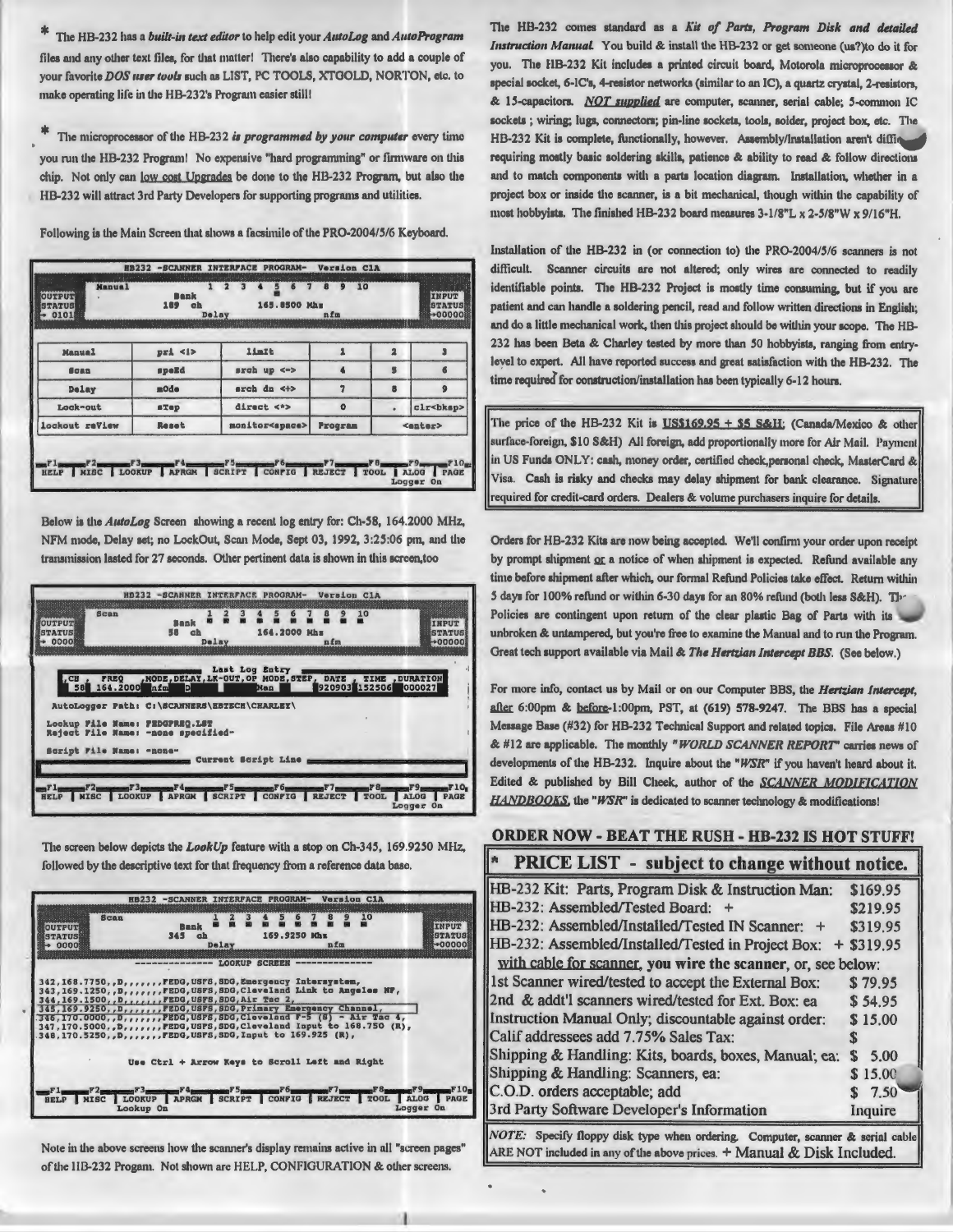The information on this sheet is a collection of what's appeared in magazine print about the HB-232 Scanner/Computer Interface so far.

## **The Year of the Interface-Continues**

In February I said 1992 was the Year of the Interface; in March I reviewed two possible candidates. Now there's another new interface just announced: the HB-232 Scanner/Computer Interface, developed by Commtronics. It is designed to turn your PR0-2004, PR0-2005 or PRO-2006 scanner into a total monitoring system. The following is an overview of the HB-232's most prominent features.

The HB-232 Scanner/Computer Interface connects between a PC/XT/AT/386/486/clone computer (512-k min) and a PR0-2004/5/6 scanner. A standard serial cable connects the HB-232 to the computer's COM port. The HB-232 can be installed inside the scanner, or better still, in a small project box, with a short cable and plug to mate with a receptacle mounted on the scanner. This latter method allows the HB-232 to be used with two or more scanners! The scanner is not appreciably modified either way: just some point-to-point wiring. Features and performance of the scanner aren't sacrificed, altered or lost by the addition of the HB-232.

Here are some of the HB-232's capabilities:

Autoprograms into the scanner's memory channels up to 400 frequencies in less than nine minutes, along with desired custom settings of DELAY, MODE and LOCK-OUT.

Views and controls all 29 standard scanner keyboard functions from the computer. The monitor displays a facsimile of the scanner's keyboard and its LCD display. Whatever appears in the scanner's display at any given time is simultaneously displayed on the monitor. Press Mon the computer keyboard for MANUAL; press S for SCAN; press P for PROM, etc.

AutoLogs details of every "event" seen by the scanner to a text file. When the AutoLog mode is set and SQUELCH breaks, the computer writes & appends a line to a text file that shows channel number or SEARCH Bank; frequency; MODE setting (NFM, AM or WFM); DELAY status (On or Off); LOCKOUT status; SEARCH increment (if applicable); Date; Start Time; and

Duration of transmission. This text file is "comma-delimited" to make it exceptionally easy to load into almost any database manager for further processing & sorting as desired!

When the scanner stops on an active frequency, an Anti-Birdie Function can compare that frequency to a file list of frequencies and instantly resume scanning or searching, if that frequency is on file. This feature is not limited to just "birdies"; any number of other undesired frequencies can go into the "birdie file," such as for pagers, computer data channels, continuous tones, encrypted signals, and other frequencies that you don't want the scanner to stop on or to AutoLog. There are even ways to automate the collection of undesired signals to add to the "birdie file."

The HB-232 also offers several ways to Search & Store, some without duplicating previously logged frequencies. A powerful, but easy to use, Script function provides the capability to customize and automate many otherwise laborious scanner operations. A special Look Up function displays a line of text to identify each scanner stop.

Four user-definable switches, controllable from the keyboard or through script, and five logic-status inputs are standard with the HB-232, to provide a variety of non-standard scanner operations and control. The user switches can control modifications and external circuits that may have been retrofitted to the scanner, such as extended memory blocks, automatic tape recorder

switches, etc. The logic status inputs can trigger logical decision-making functions in the Script feature as well as test various processes or functions not otherwise visible or controllable by software.

A built-in text editor affords simple, easy editing of HB-232 data files. The HB-232 offers configurable menu positions for two user tools of choice, typically DOS utilities, to make interface life much easier.

The heart of the HB-232 is a microprocessor chip that's programmed by the computer when the HB-232 program is booted. This means there's no expensive, impossible-to-replicate firmware on the circuit board; just generic or readily available parts. The program and the microprocessor are the sole controllers of the HB-232; easily and economically upgradable by periodic revisions on disk. The "architecture" of the HB-232 may become open to bona-fide developers to encourage third-party support.

OK, so what's thecatch?None really, unless maybe it's that the HB-232 comes as a kit of parts with a printed circuit board and a program disk at a cost of \$169.95. Considering the detailed documentation and guided steps for the procedure, that's not much of a catch.

# **Smart Controller for VHF/UHF**

Commtronics Engineering has designed a scanner-computer interface for the Tandy/Realistic PR0-2004, PR0-2005 and PR0- 2006 programmable VHF/UHF scanners that allows you to control them by computer. A 640k IBM PC/Xf/AT/386/486 or clone with 9600-baud COM (serial) port and MSDOS 3.3 and up is required.

### **The HB-232 SCANNER/COMPUTER INTERFACE**

| <b>Black</b> |           |                 |  |  |  |  |  |
|--------------|-----------|-----------------|--|--|--|--|--|
| <b>Romal</b> | pag. 41b. | <b>Ziolt</b>    |  |  |  |  |  |
| نمنت         |           | people ago away |  |  |  |  |  |
| <b>Solay</b> |           | pirath din 400- |  |  |  |  |  |
|              | 60 O.C    | dispert ave     |  |  |  |  |  |
| rent/Lease   |           |                 |  |  |  |  |  |

 $\label{eq:3.1} \boxed{\text{where the real number of different vertices, and the number of vertices, and the number of vertices, and the number of vertices, and the number of vertices, and the number of vertices, and the number of vertices, and the number of vertices, and the number of vertices, and the number of vertices, and the number of vertices, and the number of vertices, and the number of vertices, and the number of vertices, and the number of vertices, and the number of vertices, and the number of vertices, and the number of vertices, and the number of vertices, and the number of vertices, and the number of vertices, and the number of vertices, and the number of vertices, and the number of vertices, and the number of vertices, and the number of vertices, and the number of vertices, and the number of vertices, and the number of vertices, and the number of vertices, and the number of vertices, and the number of vertices, and the number of vertices, and the number of vertices,$ 

#### **REVOLUTIONIZES THE ART, SCIENCE**  & **PLEASURE OF SCANNING!**

The HB-232 Is the long owolted RS-232 scanner controller and data acquisition system brought to you by Bill Cheek, author of the *Scanner Modification* **Handbooks** 

- The HB-232 Scanner/Computer Interface Kit+ includes: • prtnted circuit board and essenttol electronic parts
- 
- Control Program on Disk; (specify disk size) detailed documentatton &. photos on assembly, installation & operation
- wide area network technical support + ~IO'XT/Atldone **.US.OOS11** or~ **l MU RAM"\*': MJ** ~

Designed for the PRO-2004/5/6 scanner series the HB-232 features Autolog, AutoProgram, Data LookUp, Scripts & much more with nearly unlimited variations of computer control & data collection from the scanner. Facilitates maximum performance without compromise. Easy to Install &. use; minimal Invasion to scannert Discover a new dimension of radio seaming! Order today! **\$169.95 + \$5 SI.It;** ck, mo, MCMSA. ...,.,.,,\_...,





Some of the features of the HB-232 include autoprogram, which can download to the scanner up to 400 memory channels at a time from a database; autologger, which records new frequencies discovered by the scanner; an antibirdie device; pull-down menus and more.

HB-232 is a kit including PC· board and essential parts, program disk and detailed instructions available for \$169.95 plus \$5 shipping and handling. Allow 2-4 weeks for delivery.

You can get more information or order one by writing to Commtronics Engineering, P.O. Box 262478-MT, San Diego, CA 92196-2478 or call 619-578-9247 from 1:30 pm to 5:30 pm Pacific time.